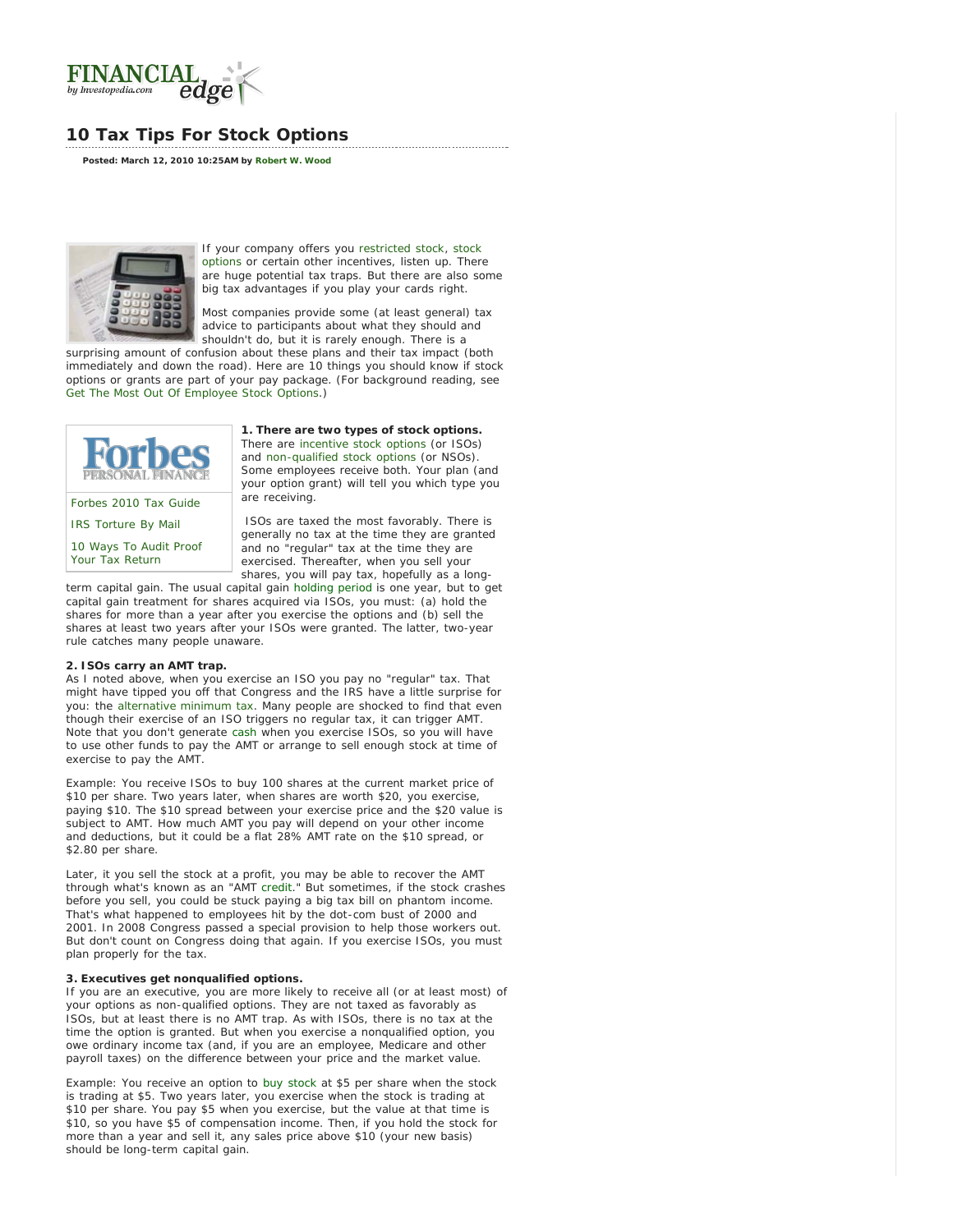Exercising options takes money, and generates tax to boot. That's why many people exercise options to buy shares and sell those shares the same day. Some plans even permit a "cashless exercise."

## **4. Restricted stock usually means delayed tax**.

If you receive stock (or any other property) from your employer with conditions attached (e.g., you must stay for two years to get it or to keep it), special restricted property rules [apply](#page-0-0) under Section 83 of the Internal Revenue Code. The Section 83 rules, when combined with those on stock options, make for much confusion.

First, let's consider pure restricted property. As a carrot to stay with the company, your employer says if you remain with the company for 36 months, you will be awarded \$50,000 worth of shares. You don't have to "pay anything for the stock, but it is given to you in connection with performing services. You have no taxable income until you receive the stock. In effect, the IRS waits 36 months to see what will happen. When you receive the stock, you have \$50,000 of income (or more or less, depending on how those shares have done in the meantime.) The income is taxed as wages.

## **5. The IRS won't wait forever**.

With restrictions that will lapse with time, the IRS always waits to see what happens before taxing it. Yet some restrictions will never lapse. With such "non-lapse" restrictions, the IRS values the property subject to those restrictions.

Example: Your employer promises you stock if you remain with the company for 18 months. When you receive the stock it will be subject to permanent restrictions under a company buy/sell agreement to resell the shares for \$20 per share if you ever leave the company's employ. The IRS will wait and see (no tax) for the first 18 months. At that point, you will be taxed on the value, which is likely to be \$20 given the resale restriction.

## **6. You can elect to be taxed sooner.**

The restricted property rules generally adopt a wait-and-see approach for restrictions that will eventually lapse. Nevertheless, under what's known as an 83(b) election, you can choose to include the value of the property in your income earlier (in effect disregarding the restrictions).

It might sound counter-intuitive to elect to include something on your tax return before it is required. Yet the game here is to try to include it in income at a low value, locking in future capital gain treatment for future appreciation. To elect current taxation, you must file a written 83(b) election with the IRS within 30 days of receiving the property. You must report on the election the value of what you received as compensation (which might be small or even zero). Then, you must attach another copy of the election to your tax return.

Example: You are offered stock by your employer at \$5 per share when the shares are worth \$5, but you must remain with the company for two years to be able to sell them. You already have paid fair market value for the shares. That means filing an 83(b) election could report zero income. Yet by filing it, you convert what would be future ordinary income into capital gain. When you sell the shares more than a year later, you'll be glad you filed the election.

## **7. Restrictions + options = confusion.**

As if the restricted property rules and stock options rules were each not complicated enough, sometimes you have to deal with both sets of rules. For example, you may be awarded stock options (either ISOs or NSOs) that are restricted--your rights to them "vest" over time if you stay with the company. The IRS generally waits to see what happens in such a case.

You must wait two years for your options to vest, so there's no tax until that vesting date. Then, the [stock option](#page-0-0) rules take over. At that point, you would pay tax under either the ISO or NSO rules. It is even possible to make 83(b) elections for compensatory stock options.

#### **8. You'll need outside help.**

Most companies try to do a good job of looking out for your interests. After all, stock option plans are adopted to engender loyalty as well as provide incentives. Still, it will usually pay to hire a professional to help you deal with these plans. The tax rules are complicated, and you may have a mix of ISOs, NSOs, restricted stock and more. Companies sometimes provide personalized tax and [financial planning](#page-0-0) advice to top executives as a perk, but rarely do they provide this for everyone.

#### **9. Read your documents!**

I'm always surprised at how many clients seek guidance about the types of options or restricted stock they've been awarded who don't have their [documents](#page-0-0) or haven't read them. If you seek outside guidance, you'll want to provide copies of all your paperwork to your advisor. That paperwork should include the company's plan documents, any agreements you've signed that